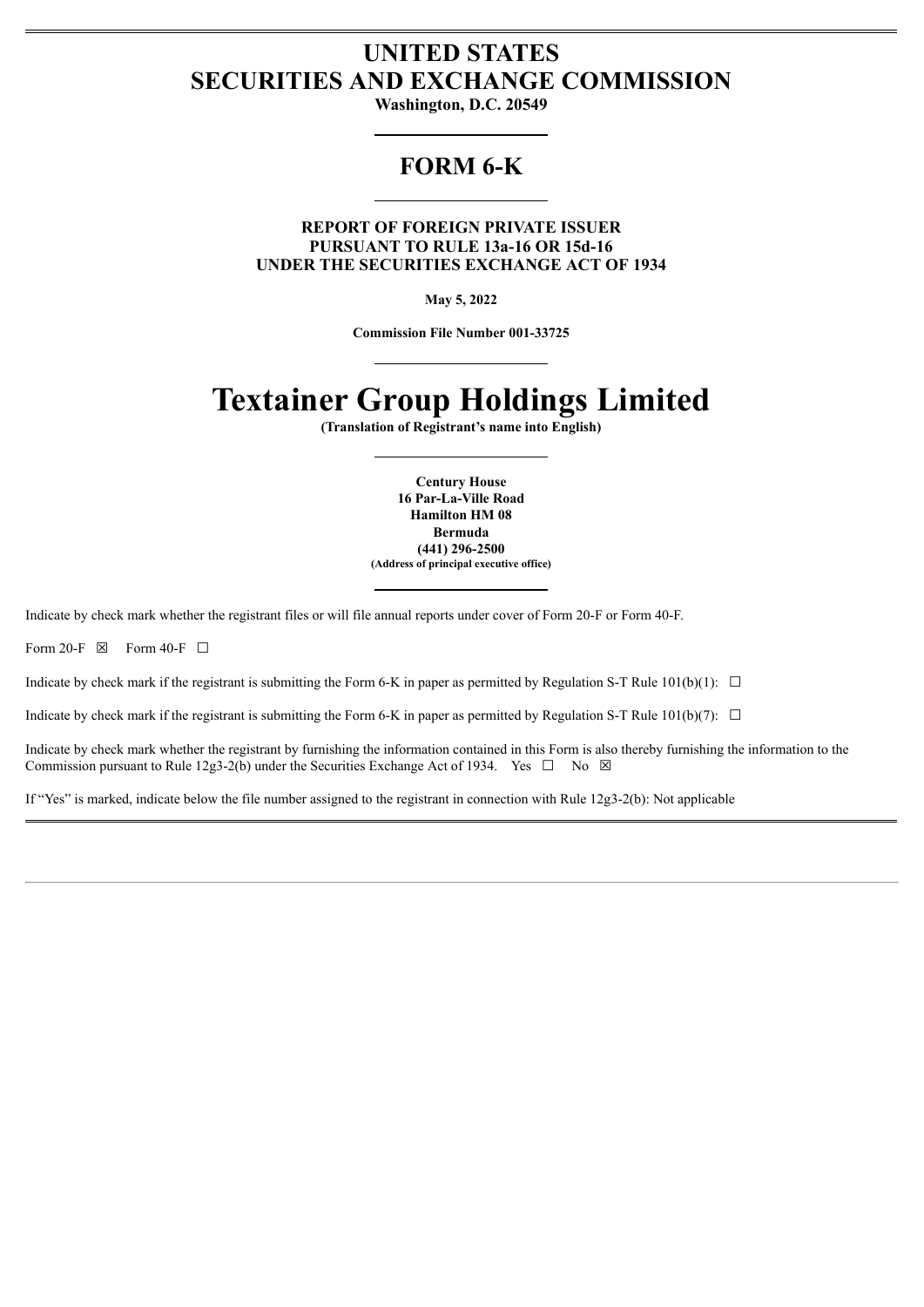This report contains a copy of the press release entitled "Textainer Group Holdings Limited Reports First-Quarter 2022 Results," dated May 5, 2022.

## **Exhibit**

99.1 Press Release dated May 5, 2022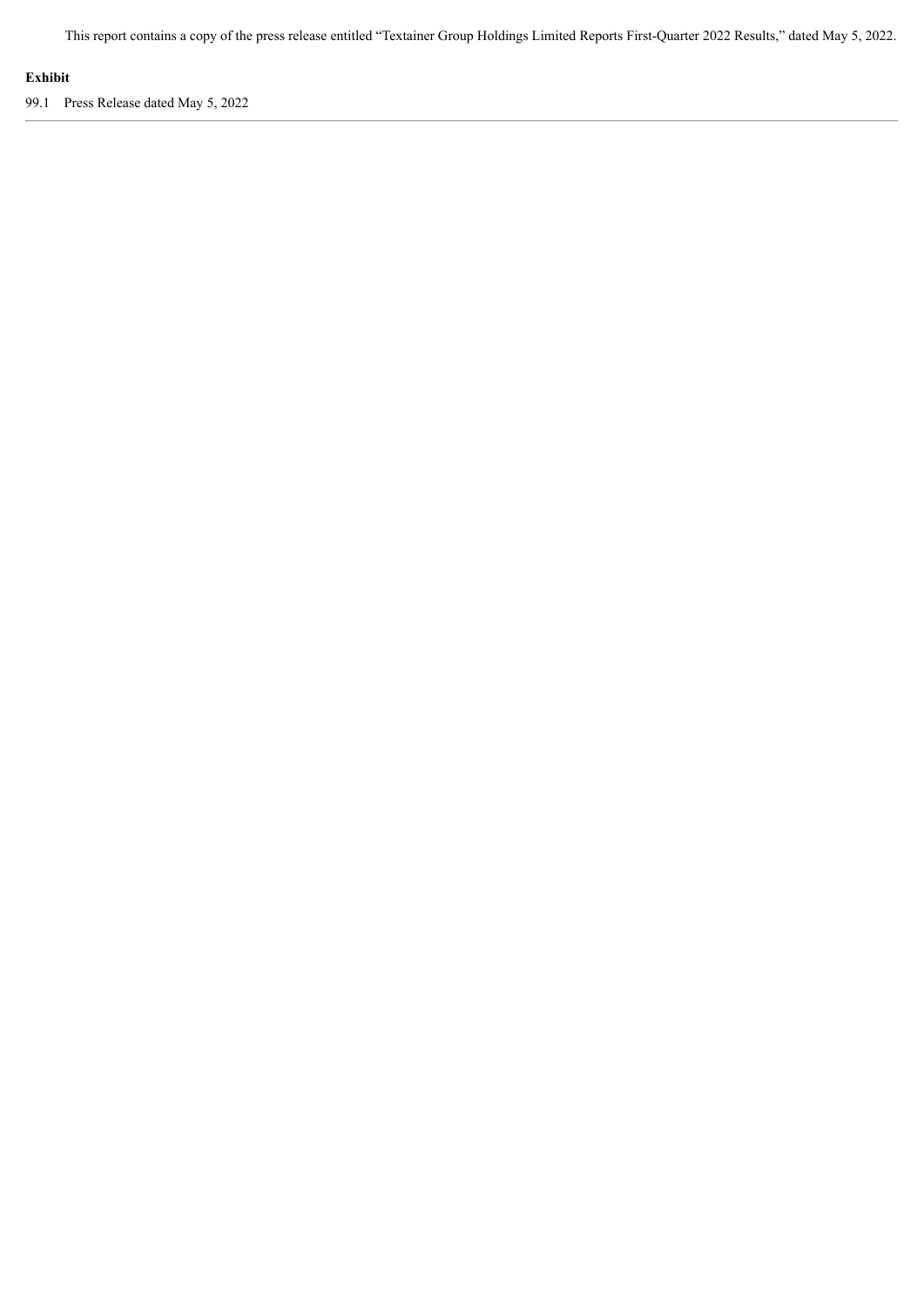# **Textainer Group Holdings Limited Reports First-Quarter 2022 Results and Declares Dividend**

HAMILTON, Bermuda – (GlobeNewswire) – May 5, 2022 –Textainer Group Holdings Limited (NYSE: TGH; JSE: TXT) ("Textainer", "the Company", "we" and "our"), one of the world's largest lessors of intermodal containers, today reported financial results for the first-quarter ended March 31, 2022.

#### **Key Financial Information (in thousands except for per share and TEU amounts) and Business Highlights:**

|                                                  |               | <b>OTD</b> |               |                |               |           |  |
|--------------------------------------------------|---------------|------------|---------------|----------------|---------------|-----------|--|
|                                                  |               | O1 2022    |               | <b>O4 2021</b> |               | O1 2021   |  |
| Lease rental income                              | <sup>\$</sup> | 198,718    | \$            | 198,222        | \$            | 169,244   |  |
| Gain on sale of owned fleet containers, net      | \$            | 15,913     | S             | 16,007         | \$            | 12,358    |  |
| Income from operations                           | \$            | 114,716    | $\mathbf S$   | 113,986        | \$            | 92,101    |  |
| Net income attributable to common shareholders   | \$            | 72,705     | S             | 72,885         | \$            | 62,050    |  |
| Net income attributable to common shareholders   |               |            |               |                |               |           |  |
| per diluted common share                         | $\mathbb{S}$  | 1.47       | <sup>\$</sup> | 1.45           | <sup>\$</sup> | 1.22      |  |
| Adjusted net income $(1)$                        | \$            | 72,869     | S             | 73,229         | \$            | 59,152    |  |
| Adjusted net income per diluted common share (1) | $\mathbb{S}$  | 1.48       | \$            | 1.46           | \$            | 1.16      |  |
| Adjusted EBITDA $(1)$                            | \$            | 182.317    | S             | 182.150        | S.            | 153,110   |  |
| Average fleet utilization (2)                    |               | 99.7%      |               | 99.7%          |               | 99.6%     |  |
| Total fleet size at end of period (TEU) (3)      |               | 4,402,158  |               | 4,322,367      |               | 3,961,491 |  |
| Owned percentage of total fleet at end of period |               | 93.0%      |               | 92.8%          |               | $90.2\%$  |  |

- (1) Refer to the "Use of Non-GAAP Financial Information" set forth below.
- (2) Utilization is computed by dividing total units on lease in CEUs (cost equivalent unit) by the total units in our fleet in CEUs, excluding CEUs that have been designated as held for sale and units manufactured for us but not yet delivered to a lessee. CEU is a unit of measurement based on the approximate cost of a container relative to the cost of a standard 20-foot dry container. These factors may differ from CEU ratios used by others in the industry.
- (3) TEU refers to a twenty-foot equivalent unit, which is a unit of measurement used in the container shipping industry to compare shipping containers of various lengths to a standard 20-foot container, thus a 20-foot container is one TEU and a 40-foot container is two TEU.
- Net income of \$72.7 million for the first quarter, or \$1.47 per diluted common share, as compared to \$72.9 million, or \$1.45 per diluted common share, for the fourth quarter of 2021;
- Adjusted net income of \$72.9 million, or \$1.48 per diluted common share, and Adjusted EBITDA of \$182.3 million for the first quarter, in line with the fourth quarter of 2021;
- Average and ending utilization rate for the first quarter of 99.7%;
- Added \$497 million of new containers during the first quarter, primarily assigned to long-term finance leases;
- Repurchased 957,689 shares of common stock at an average price of \$37.91 per share during the first quarter. On April 29, 2022, Textainer's board of directors authorized a further increase of \$50 million to the share repurchase program, bringing the total authorization level to \$250 million since inception of the program in 2019. Combined with the increased authorization, the remaining authority under the share repurchase program totaled \$65 million as of the end of the first quarter;
- Textainer's board of directors approved and declared a quarterly preferred cash dividend on its 7.00% Series A and its 6.25% Series B cumulative redeemable perpetual preference shares, payable on June 15, 2022, to holders of record as of June 3, 2022; and
- Textainer's board of directors approved and declared a \$0.25 per common share cash dividend, payable on June 15, 2022 to holders of record as of June 3, 2022.

"We are very pleased with our strong results for the start of the year. For the first quarter, lease rental income of \$199 million was in line with the fourth quarter despite two fewer billing days, and was 17% higher than last year. Adjusted EBITDA was \$182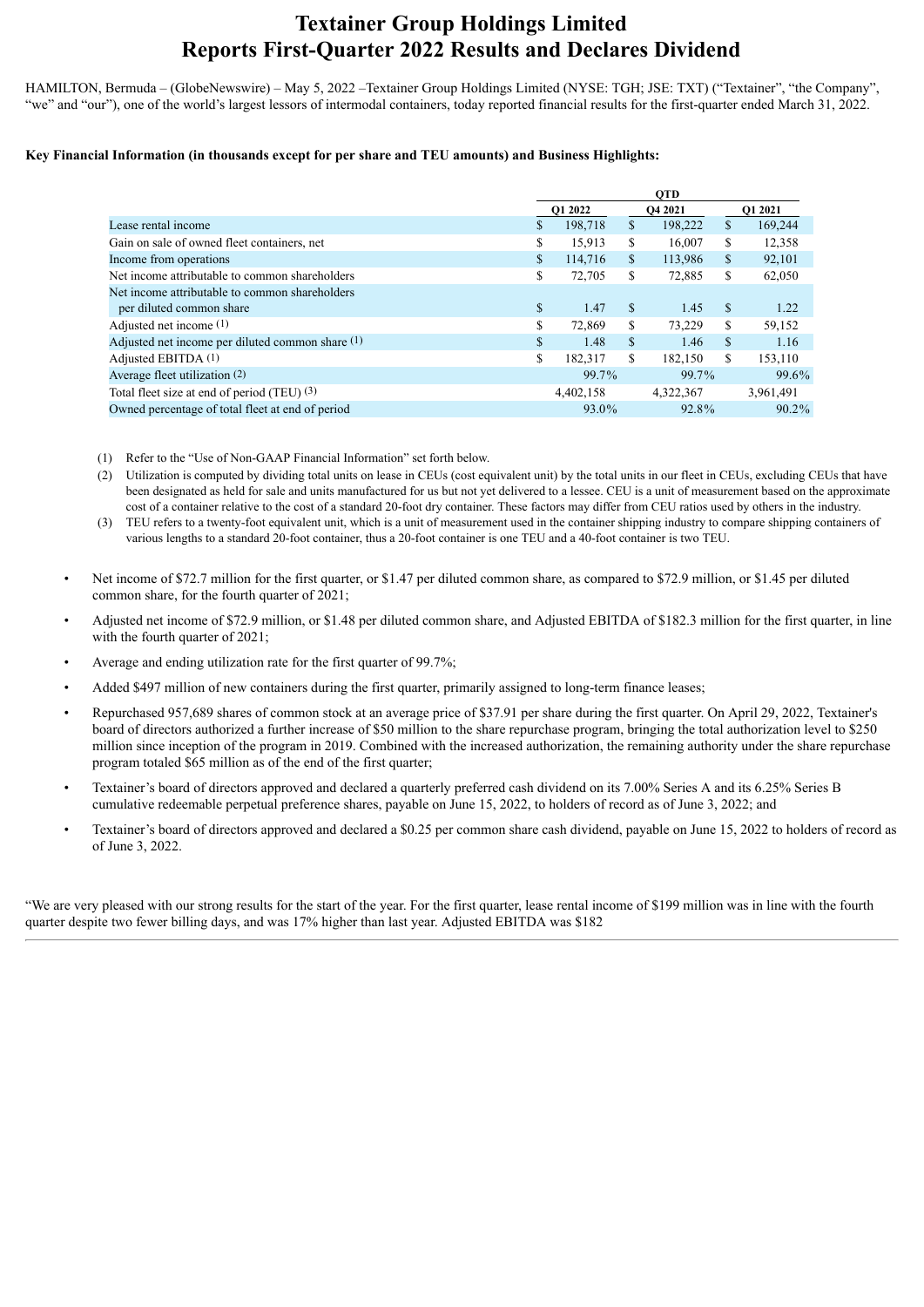million, and adjusted net income was \$73 million, or \$1.48 per diluted share, representing an annualized ROE of 19%," stated Olivier Ghesquiere, President and Chief Executive Officer.

"This is in line with our expectation of continued high utilization and strong performance for the year. Additionally, we invested \$497 million in new containers over the first quarter, predominantly on secured long-term finance leases stemming from strong customer relationships."

"As we move into the busy summer season, cargo demand is expected to increase again on the back of consumer demand while inventory levels remain low and supply chain constraints remain a significant global issue. While we see demand for new containers normalizing following high production levels in 2021, we continue to expect more localized growth opportunities and further back-to-back deals. Our inventory of new containers is at a moderate level and the current order book for future deliveries is approximately \$150 million under pre-committed leases. New container prices are around \$3,000 per CEU, a level much higher than historical prices, and this will benefit us as maturing leases continue to be extended favorably, high utilization is supported, and profitable disposals continue while direct costs are minimal."

"Our focus on longer term leases at attractive yields, matched with fixed-rate debt and a proactive hedging strategy, have secured our profitability and stable cash generation to largely mitigate future market cyclicality risk. We remain committed to returning capital to shareholders through our active share repurchase and dividend programs. During the first quarter, we repurchased 957,689 common shares, and since the inception of the program in September 2019, have repurchased approximately 19% of our outstanding common shares. The board and the management team continue to see share repurchases as a flexible and efficient use of our excess liquidity. We are pleased to announce that our board has authorized a further increase of \$50 million to the share repurchase program and we expect to remain both active and opportunistic as it relates to share repurchase activity."

"As we evaluate the remainder of 2022, we are confident in the strength of our underlying business fundamentals. We remain focused on delivering a longterm balanced approach of driving organic growth through disciplined and accretive capex investments, while returning capital to common shareholders through our ongoing share repurchase and dividend programs," concluded Ghesquiere.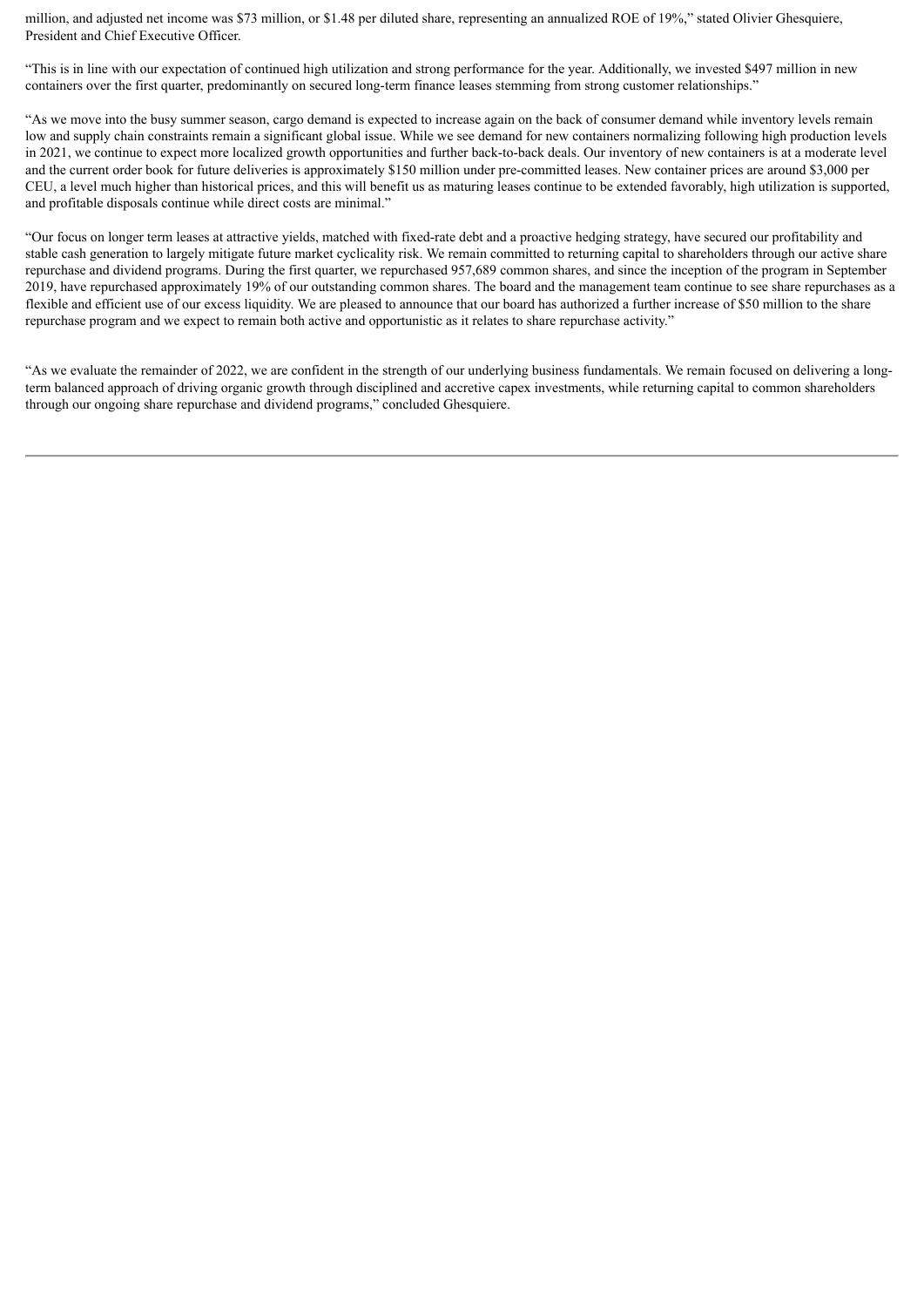#### **First-Quarter Results**

Lease rental income for the quarter increased \$0.5 million from the fourth quarter of 2021 due to an increase in fleet size, partially offset by two fewer days in the quarter.

Trading container margin for the quarter decreased \$0.9 million from the fourth quarter of 2021, due to a slight decrease in the average per unit margin.

Gain on sale of owned fleet containers, net for the quarter remained positive at \$15.9 million on the back of higher volumes and slightly lower prices.

General and administrative expense for the quarter decreased \$0.7 million from the fourth quarter of 2021, primarily because of lower incentive compensation and employee benefit costs, partially offset by higher IT system enhancement costs in the current quarter with the new ERP system effective January 2022.

Interest expense for the quarter increased \$0.4 million from the fourth quarter of 2021, primarily due to a higher average debt balance from funding increased container investment.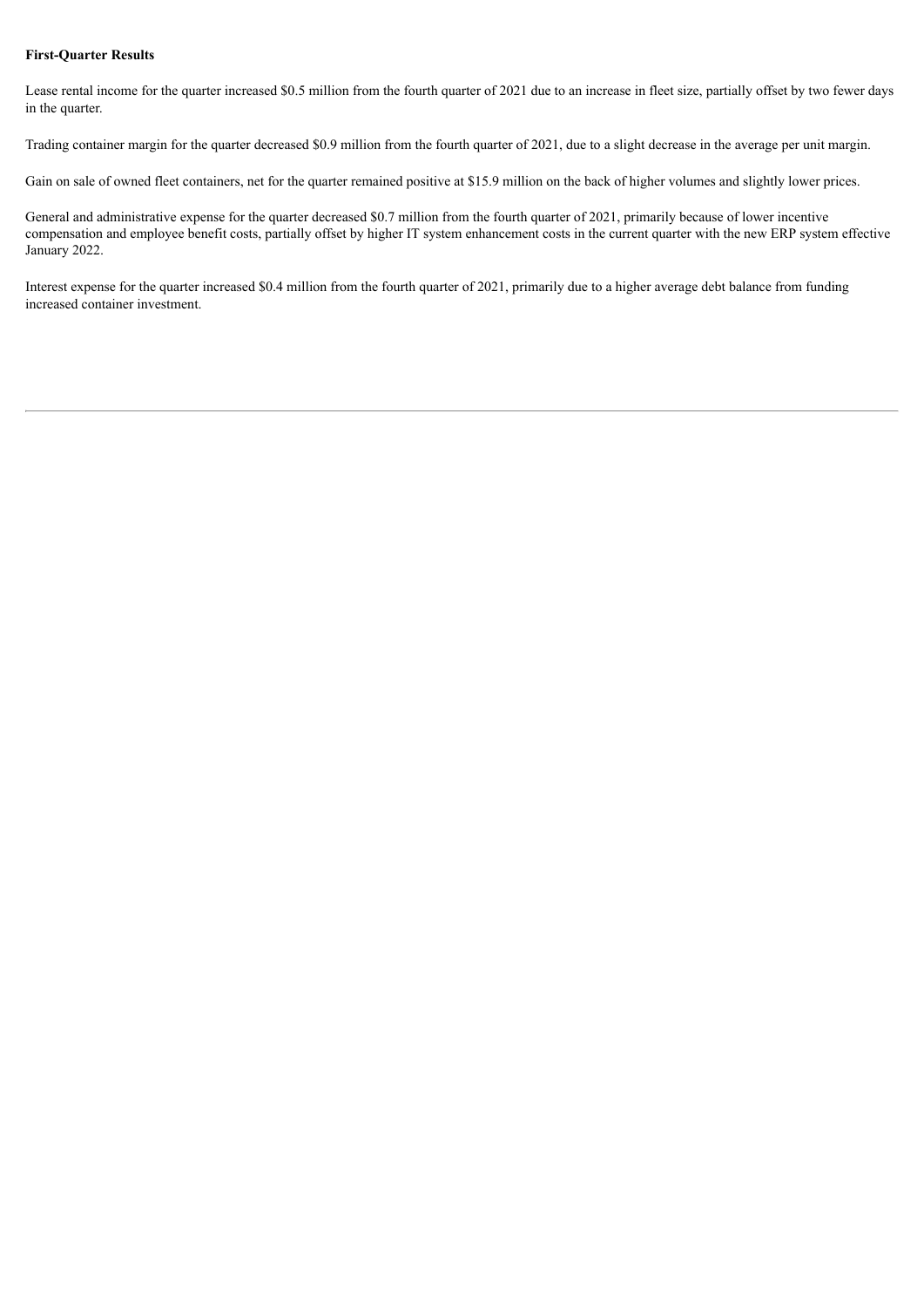#### **Conference Call and Webcast**

A conference call to discuss the financial results for the first quarter of 2022 will be held at 11:00 am Eastern Time on Thursday, May 5, 2022. The dial-in number for the conference call is 1-877-300-8521 (U.S. & Canada) and 1-412-317-6026 (International). The call and archived replay may also be accessed via webcast on Textainer's Investor Relations website at http://investor.textainer.com.

#### **About Textainer Group Holdings Limited**

Textainer has operated since 1979 and is one of the world's largest lessors of intermodal containers with more than 4 million TEU in our owned and managed fleet. We lease containers to approximately 200 customers, including all of the world's leading international shipping lines, and other lessees. Our fleet consists of standard dry freight, refrigerated intermodal containers, and dry freight specials. We also lease tank containers through our relationship with Trifleet Leasing and are a supplier of containers to the U.S. Military. Textainer is one of the largest and most reliable suppliers of new and used containers. In addition to selling older containers from our fleet, we buy older containers from our shipping line customers for trading and resale. We sold an average of approximately 130,000 containers per year for the last five years to more than 1,000 customers making us one of the largest sellers of used containers. Textainer operates via a network of 14 offices and approximately 400 independent depots worldwide. Textainer has a primary listing on the New York Stock Exchange (NYSE: TGH) and a secondary listing on the Johannesburg Stock Exchange (JSE: TXT). Visit www.textainer.com for additional information about Textainer.

#### **Important Cautionary Information Regarding Forward-Looking Statements**

This press release contains forward-looking statements within the meaning of U.S. securities laws. Forward-looking statements include statements that are not statements of historical facts and may relate to, but are not limited to, expectations or estimates of future operating results or financial performance, capital expenditures, introduction of new products, regulatory compliance, plans for growth and future operations, as well as assumptions relating to the foregoing. In some cases, you can identify forward-looking statements by terminology such as "may," "will," "should," "could," "expect," "plan," "anticipate," "believe," "estimate," "predict," "intend," "potential," "continue" or the negative of these terms or other similar terminology. Readers are cautioned that these forward-looking statements involve risks and uncertainties, are only predictions and may differ materially from actual future events or results. These risks and uncertainties include, without limitation, the following items that could materially and negatively impact our business, results of operations, cash flows, financial condition and future prospects: (i) Cargo demand is expected to increase again on the back of consumer demand; (ii) While we see demand for new containers normalizing following high production levels in 2021, we continue to expect more localized growth opportunities and further back-to-back deals; (iii) Expectation of continued high utilization and strong performance for the year; (iv) New container prices are around \$3,000 per CEU...and this will benefit us as maturing leases continue to be extended favorably, high utilization is supported, and profitable disposals continue while direct costs are minimal; and other risks and uncertainties, including those set forth in Textainer's filings with the Securities and Exchange Commission. For a discussion of some of these risks and uncertainties, see Item 3 "Key Information— Risk Factors" in Textainer's Annual Report on Form 20-F filed with the Securities and Exchange Commission on March 17, 2022.

Textainer's views, estimates, plans and outlook as described within this document may change subsequent to the release of this press release. Textainer is under no obligation to modify or update any or all of the statements it has made herein despite any subsequent changes Textainer may make in its views, estimates, plans or outlook for the future.

Textainer Group Holdings Limited Investor Relations Phone: +1 (415) 658-8333 ir@textainer.com

###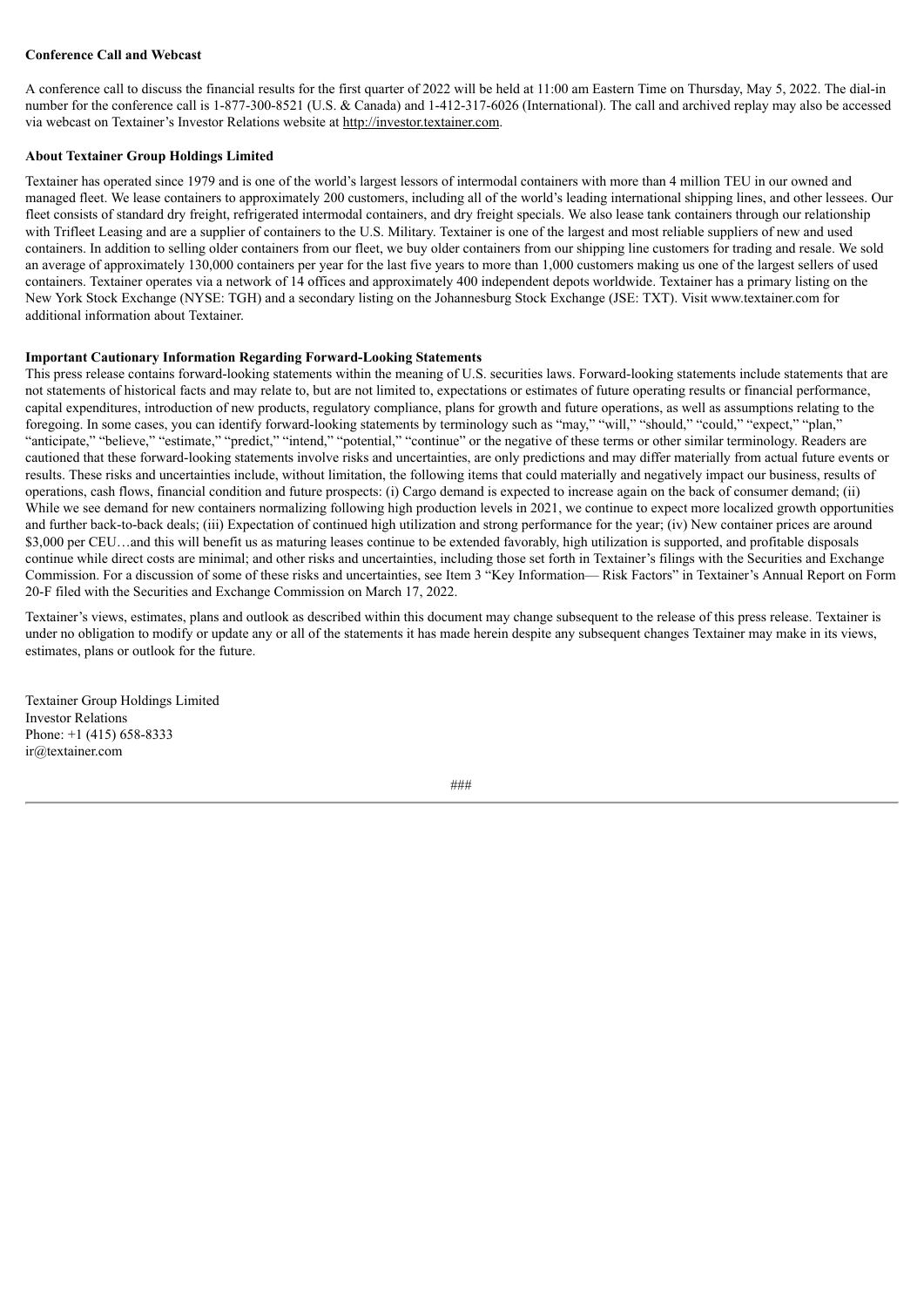#### **TEXTAINER GROUP HOLDINGS LIMITED AND SUBSIDIARIES**

Consolidated Statements of Operations

(Unaudited) (All currency expressed in United States dollars in thousands, except per share amounts)

| 2022<br>2021<br>Revenues:<br>Lease rental income - owned fleet<br><sup>\$</sup><br>186,077<br>\$<br>154,423<br>Lease rental income - managed fleet<br>12,641<br>14,821<br>Lease rental income<br>198,718<br>169,244<br>532<br>1,036<br>Management fees - non-leasing<br>Trading container sales proceeds<br>7,618<br>7,611<br>Cost of trading containers sold<br>(6,756)<br>(5, 445)<br>Trading container margin<br>862<br>2,166<br>Gain on sale of owned fleet containers, net<br>15,913<br>12,358<br>Operating expenses:<br>5,519<br>Direct container expense - owned fleet<br>6,797<br>Distribution expense to managed fleet container investors<br>11,173<br>13,495<br>Depreciation expense<br>72,444<br>65,806<br>Amortization expense<br>49<br>800<br>General and administrative expense<br>10,900<br>11,527<br>477<br>Bad debt expense (recovery), net<br>(1,127)<br>120<br>Container lessee default expense (recovery), net<br>(3,968)<br>Total operating expenses<br>101,309<br>92,703<br>Income from operations<br>114,716<br>92,101<br>Other (expense) income:<br>Interest expense<br>(35,309)<br>(29,106)<br>Debt termination expense<br>(267)<br>$\equiv$<br>Realized loss on financial instruments, net<br>(2,956)<br>3,192<br>Unrealized (loss) gain on financial instruments, net<br>(207)<br>Other, net<br>113<br>152<br>Net other expense<br>(35, 403)<br>(28,985)<br>Income before income taxes<br>79,313<br>63,116<br>Income tax expense<br>(1,639)<br>(1,066)<br>77,674<br>62,050<br>Net income<br>Less: Dividends on preferred shares<br>4,969<br>$\mathbb S$<br>Net income attributable to common shareholders<br>$\mathbb{S}$<br>72,705<br>62.050<br>Net income attributable to common shareholders per share:<br>$\mathbb{S}$<br>1.50<br>\$<br>1.24<br><b>Basic</b><br>Diluted<br><sup>\$</sup><br>S<br>1.22<br>1.47<br>Weighted average shares outstanding (in thousands):<br><b>Basic</b><br>48,403<br>50,150<br>Diluted<br>49,303<br>50,865 |  | Three Months Ended March 31, |  |  |  |  |
|-------------------------------------------------------------------------------------------------------------------------------------------------------------------------------------------------------------------------------------------------------------------------------------------------------------------------------------------------------------------------------------------------------------------------------------------------------------------------------------------------------------------------------------------------------------------------------------------------------------------------------------------------------------------------------------------------------------------------------------------------------------------------------------------------------------------------------------------------------------------------------------------------------------------------------------------------------------------------------------------------------------------------------------------------------------------------------------------------------------------------------------------------------------------------------------------------------------------------------------------------------------------------------------------------------------------------------------------------------------------------------------------------------------------------------------------------------------------------------------------------------------------------------------------------------------------------------------------------------------------------------------------------------------------------------------------------------------------------------------------------------------------------------------------------------------------------------------------------------------------------------------------------------------------------------------------------------------------------|--|------------------------------|--|--|--|--|
|                                                                                                                                                                                                                                                                                                                                                                                                                                                                                                                                                                                                                                                                                                                                                                                                                                                                                                                                                                                                                                                                                                                                                                                                                                                                                                                                                                                                                                                                                                                                                                                                                                                                                                                                                                                                                                                                                                                                                                         |  |                              |  |  |  |  |
|                                                                                                                                                                                                                                                                                                                                                                                                                                                                                                                                                                                                                                                                                                                                                                                                                                                                                                                                                                                                                                                                                                                                                                                                                                                                                                                                                                                                                                                                                                                                                                                                                                                                                                                                                                                                                                                                                                                                                                         |  |                              |  |  |  |  |
|                                                                                                                                                                                                                                                                                                                                                                                                                                                                                                                                                                                                                                                                                                                                                                                                                                                                                                                                                                                                                                                                                                                                                                                                                                                                                                                                                                                                                                                                                                                                                                                                                                                                                                                                                                                                                                                                                                                                                                         |  |                              |  |  |  |  |
|                                                                                                                                                                                                                                                                                                                                                                                                                                                                                                                                                                                                                                                                                                                                                                                                                                                                                                                                                                                                                                                                                                                                                                                                                                                                                                                                                                                                                                                                                                                                                                                                                                                                                                                                                                                                                                                                                                                                                                         |  |                              |  |  |  |  |
|                                                                                                                                                                                                                                                                                                                                                                                                                                                                                                                                                                                                                                                                                                                                                                                                                                                                                                                                                                                                                                                                                                                                                                                                                                                                                                                                                                                                                                                                                                                                                                                                                                                                                                                                                                                                                                                                                                                                                                         |  |                              |  |  |  |  |
|                                                                                                                                                                                                                                                                                                                                                                                                                                                                                                                                                                                                                                                                                                                                                                                                                                                                                                                                                                                                                                                                                                                                                                                                                                                                                                                                                                                                                                                                                                                                                                                                                                                                                                                                                                                                                                                                                                                                                                         |  |                              |  |  |  |  |
|                                                                                                                                                                                                                                                                                                                                                                                                                                                                                                                                                                                                                                                                                                                                                                                                                                                                                                                                                                                                                                                                                                                                                                                                                                                                                                                                                                                                                                                                                                                                                                                                                                                                                                                                                                                                                                                                                                                                                                         |  |                              |  |  |  |  |
|                                                                                                                                                                                                                                                                                                                                                                                                                                                                                                                                                                                                                                                                                                                                                                                                                                                                                                                                                                                                                                                                                                                                                                                                                                                                                                                                                                                                                                                                                                                                                                                                                                                                                                                                                                                                                                                                                                                                                                         |  |                              |  |  |  |  |
|                                                                                                                                                                                                                                                                                                                                                                                                                                                                                                                                                                                                                                                                                                                                                                                                                                                                                                                                                                                                                                                                                                                                                                                                                                                                                                                                                                                                                                                                                                                                                                                                                                                                                                                                                                                                                                                                                                                                                                         |  |                              |  |  |  |  |
|                                                                                                                                                                                                                                                                                                                                                                                                                                                                                                                                                                                                                                                                                                                                                                                                                                                                                                                                                                                                                                                                                                                                                                                                                                                                                                                                                                                                                                                                                                                                                                                                                                                                                                                                                                                                                                                                                                                                                                         |  |                              |  |  |  |  |
|                                                                                                                                                                                                                                                                                                                                                                                                                                                                                                                                                                                                                                                                                                                                                                                                                                                                                                                                                                                                                                                                                                                                                                                                                                                                                                                                                                                                                                                                                                                                                                                                                                                                                                                                                                                                                                                                                                                                                                         |  |                              |  |  |  |  |
|                                                                                                                                                                                                                                                                                                                                                                                                                                                                                                                                                                                                                                                                                                                                                                                                                                                                                                                                                                                                                                                                                                                                                                                                                                                                                                                                                                                                                                                                                                                                                                                                                                                                                                                                                                                                                                                                                                                                                                         |  |                              |  |  |  |  |
|                                                                                                                                                                                                                                                                                                                                                                                                                                                                                                                                                                                                                                                                                                                                                                                                                                                                                                                                                                                                                                                                                                                                                                                                                                                                                                                                                                                                                                                                                                                                                                                                                                                                                                                                                                                                                                                                                                                                                                         |  |                              |  |  |  |  |
|                                                                                                                                                                                                                                                                                                                                                                                                                                                                                                                                                                                                                                                                                                                                                                                                                                                                                                                                                                                                                                                                                                                                                                                                                                                                                                                                                                                                                                                                                                                                                                                                                                                                                                                                                                                                                                                                                                                                                                         |  |                              |  |  |  |  |
|                                                                                                                                                                                                                                                                                                                                                                                                                                                                                                                                                                                                                                                                                                                                                                                                                                                                                                                                                                                                                                                                                                                                                                                                                                                                                                                                                                                                                                                                                                                                                                                                                                                                                                                                                                                                                                                                                                                                                                         |  |                              |  |  |  |  |
|                                                                                                                                                                                                                                                                                                                                                                                                                                                                                                                                                                                                                                                                                                                                                                                                                                                                                                                                                                                                                                                                                                                                                                                                                                                                                                                                                                                                                                                                                                                                                                                                                                                                                                                                                                                                                                                                                                                                                                         |  |                              |  |  |  |  |
|                                                                                                                                                                                                                                                                                                                                                                                                                                                                                                                                                                                                                                                                                                                                                                                                                                                                                                                                                                                                                                                                                                                                                                                                                                                                                                                                                                                                                                                                                                                                                                                                                                                                                                                                                                                                                                                                                                                                                                         |  |                              |  |  |  |  |
|                                                                                                                                                                                                                                                                                                                                                                                                                                                                                                                                                                                                                                                                                                                                                                                                                                                                                                                                                                                                                                                                                                                                                                                                                                                                                                                                                                                                                                                                                                                                                                                                                                                                                                                                                                                                                                                                                                                                                                         |  |                              |  |  |  |  |
|                                                                                                                                                                                                                                                                                                                                                                                                                                                                                                                                                                                                                                                                                                                                                                                                                                                                                                                                                                                                                                                                                                                                                                                                                                                                                                                                                                                                                                                                                                                                                                                                                                                                                                                                                                                                                                                                                                                                                                         |  |                              |  |  |  |  |
|                                                                                                                                                                                                                                                                                                                                                                                                                                                                                                                                                                                                                                                                                                                                                                                                                                                                                                                                                                                                                                                                                                                                                                                                                                                                                                                                                                                                                                                                                                                                                                                                                                                                                                                                                                                                                                                                                                                                                                         |  |                              |  |  |  |  |
|                                                                                                                                                                                                                                                                                                                                                                                                                                                                                                                                                                                                                                                                                                                                                                                                                                                                                                                                                                                                                                                                                                                                                                                                                                                                                                                                                                                                                                                                                                                                                                                                                                                                                                                                                                                                                                                                                                                                                                         |  |                              |  |  |  |  |
|                                                                                                                                                                                                                                                                                                                                                                                                                                                                                                                                                                                                                                                                                                                                                                                                                                                                                                                                                                                                                                                                                                                                                                                                                                                                                                                                                                                                                                                                                                                                                                                                                                                                                                                                                                                                                                                                                                                                                                         |  |                              |  |  |  |  |
|                                                                                                                                                                                                                                                                                                                                                                                                                                                                                                                                                                                                                                                                                                                                                                                                                                                                                                                                                                                                                                                                                                                                                                                                                                                                                                                                                                                                                                                                                                                                                                                                                                                                                                                                                                                                                                                                                                                                                                         |  |                              |  |  |  |  |
|                                                                                                                                                                                                                                                                                                                                                                                                                                                                                                                                                                                                                                                                                                                                                                                                                                                                                                                                                                                                                                                                                                                                                                                                                                                                                                                                                                                                                                                                                                                                                                                                                                                                                                                                                                                                                                                                                                                                                                         |  |                              |  |  |  |  |
|                                                                                                                                                                                                                                                                                                                                                                                                                                                                                                                                                                                                                                                                                                                                                                                                                                                                                                                                                                                                                                                                                                                                                                                                                                                                                                                                                                                                                                                                                                                                                                                                                                                                                                                                                                                                                                                                                                                                                                         |  |                              |  |  |  |  |
|                                                                                                                                                                                                                                                                                                                                                                                                                                                                                                                                                                                                                                                                                                                                                                                                                                                                                                                                                                                                                                                                                                                                                                                                                                                                                                                                                                                                                                                                                                                                                                                                                                                                                                                                                                                                                                                                                                                                                                         |  |                              |  |  |  |  |
|                                                                                                                                                                                                                                                                                                                                                                                                                                                                                                                                                                                                                                                                                                                                                                                                                                                                                                                                                                                                                                                                                                                                                                                                                                                                                                                                                                                                                                                                                                                                                                                                                                                                                                                                                                                                                                                                                                                                                                         |  |                              |  |  |  |  |
|                                                                                                                                                                                                                                                                                                                                                                                                                                                                                                                                                                                                                                                                                                                                                                                                                                                                                                                                                                                                                                                                                                                                                                                                                                                                                                                                                                                                                                                                                                                                                                                                                                                                                                                                                                                                                                                                                                                                                                         |  |                              |  |  |  |  |
|                                                                                                                                                                                                                                                                                                                                                                                                                                                                                                                                                                                                                                                                                                                                                                                                                                                                                                                                                                                                                                                                                                                                                                                                                                                                                                                                                                                                                                                                                                                                                                                                                                                                                                                                                                                                                                                                                                                                                                         |  |                              |  |  |  |  |
|                                                                                                                                                                                                                                                                                                                                                                                                                                                                                                                                                                                                                                                                                                                                                                                                                                                                                                                                                                                                                                                                                                                                                                                                                                                                                                                                                                                                                                                                                                                                                                                                                                                                                                                                                                                                                                                                                                                                                                         |  |                              |  |  |  |  |
|                                                                                                                                                                                                                                                                                                                                                                                                                                                                                                                                                                                                                                                                                                                                                                                                                                                                                                                                                                                                                                                                                                                                                                                                                                                                                                                                                                                                                                                                                                                                                                                                                                                                                                                                                                                                                                                                                                                                                                         |  |                              |  |  |  |  |
|                                                                                                                                                                                                                                                                                                                                                                                                                                                                                                                                                                                                                                                                                                                                                                                                                                                                                                                                                                                                                                                                                                                                                                                                                                                                                                                                                                                                                                                                                                                                                                                                                                                                                                                                                                                                                                                                                                                                                                         |  |                              |  |  |  |  |
|                                                                                                                                                                                                                                                                                                                                                                                                                                                                                                                                                                                                                                                                                                                                                                                                                                                                                                                                                                                                                                                                                                                                                                                                                                                                                                                                                                                                                                                                                                                                                                                                                                                                                                                                                                                                                                                                                                                                                                         |  |                              |  |  |  |  |
|                                                                                                                                                                                                                                                                                                                                                                                                                                                                                                                                                                                                                                                                                                                                                                                                                                                                                                                                                                                                                                                                                                                                                                                                                                                                                                                                                                                                                                                                                                                                                                                                                                                                                                                                                                                                                                                                                                                                                                         |  |                              |  |  |  |  |
|                                                                                                                                                                                                                                                                                                                                                                                                                                                                                                                                                                                                                                                                                                                                                                                                                                                                                                                                                                                                                                                                                                                                                                                                                                                                                                                                                                                                                                                                                                                                                                                                                                                                                                                                                                                                                                                                                                                                                                         |  |                              |  |  |  |  |
|                                                                                                                                                                                                                                                                                                                                                                                                                                                                                                                                                                                                                                                                                                                                                                                                                                                                                                                                                                                                                                                                                                                                                                                                                                                                                                                                                                                                                                                                                                                                                                                                                                                                                                                                                                                                                                                                                                                                                                         |  |                              |  |  |  |  |
|                                                                                                                                                                                                                                                                                                                                                                                                                                                                                                                                                                                                                                                                                                                                                                                                                                                                                                                                                                                                                                                                                                                                                                                                                                                                                                                                                                                                                                                                                                                                                                                                                                                                                                                                                                                                                                                                                                                                                                         |  |                              |  |  |  |  |
|                                                                                                                                                                                                                                                                                                                                                                                                                                                                                                                                                                                                                                                                                                                                                                                                                                                                                                                                                                                                                                                                                                                                                                                                                                                                                                                                                                                                                                                                                                                                                                                                                                                                                                                                                                                                                                                                                                                                                                         |  |                              |  |  |  |  |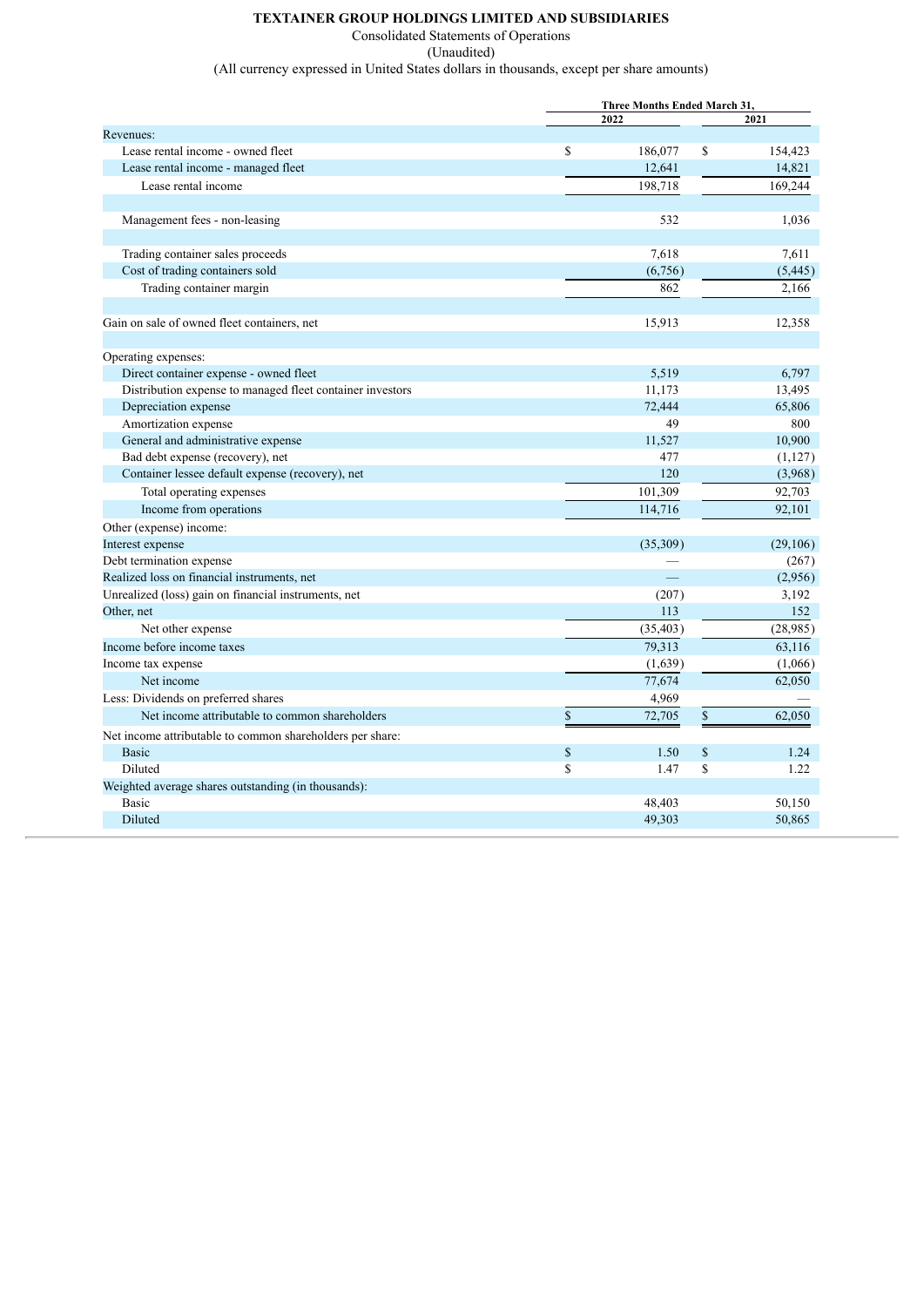#### **TEXTAINER GROUP HOLDINGS LIMITED AND SUBSIDIARIES**

Consolidated Balance Sheets

(Unaudited)

(All currency expressed in United States dollars in thousands, except share data)

|                                                                                                     |             |                       |               | December 31, |
|-----------------------------------------------------------------------------------------------------|-------------|-----------------------|---------------|--------------|
|                                                                                                     |             | <b>March 31, 2022</b> |               | 2021         |
| <b>Assets</b>                                                                                       |             |                       |               |              |
| Current assets:                                                                                     |             |                       |               |              |
| Cash and cash equivalents                                                                           | \$          | 198,022               | S             | 206,210      |
| Accounts receivable, net of allowance of \$1,523 and \$1,290, respectively                          |             | 131,375               |               | 125,746      |
| Net investment in finance leases, net of allowance of \$126 and \$100, respectively                 |             | 115,849               |               | 113,048      |
| Container leaseback financing receivable, net of allowance of \$45 and \$38, respectively           |             | 50,239                |               | 30,317       |
| Trading containers                                                                                  |             | 7,292                 |               | 12.740       |
| Containers held for sale                                                                            |             | 11.178                |               | 7.007        |
| Prepaid expenses and other current assets                                                           |             | 15,267                |               | 14,184       |
| Due from affiliates, net                                                                            |             | 2,639                 |               | 2,376        |
| Total current assets                                                                                |             | 531.861               |               | 511.628      |
| Restricted cash                                                                                     |             | 82,295                |               | 76,362       |
| Marketable securities                                                                               |             | 2.660                 |               | 2.866        |
| Containers, net of accumulated depreciation of \$1,913,327 and \$1,851,664, respectively            |             | 4,707,731             |               | 4,731,878    |
| Net investment in finance leases, net of allowance of \$761 and \$643 respectively                  |             | 1.683.450             |               | 1,693,042    |
| Container leaseback financing receivable, net of allowance of \$76 and \$75, respectively           |             | 682,200               |               | 323,830      |
| Derivative instruments                                                                              |             | 72,817                |               | 12,278       |
| Deferred taxes                                                                                      |             | 1,070                 |               | 1,073        |
| Other assets                                                                                        |             | 15,634                |               | 14,487       |
| Total assets                                                                                        | \$          | 7,779,718             | \$            | 7,367,444    |
| <b>Liabilities and Equity</b>                                                                       |             |                       |               |              |
| Current liabilities:                                                                                |             |                       |               |              |
| Accounts payable and accrued expenses                                                               | $\mathbf S$ | 18,285                | <sup>\$</sup> | 22,111       |
| Container contracts payable                                                                         |             | 130.055               |               | 140,968      |
| Other liabilities                                                                                   |             | 4.915                 |               | 4,895        |
| Due to container investors, net                                                                     |             | 19.097                |               | 17,985       |
| Debt, net of unamortized costs of \$10,129 and \$8,624, respectively                                |             | 389,303               |               | 380.207      |
| Total current liabilities                                                                           |             | 561.655               |               | 566.166      |
| Debt, net of unamortized costs of \$27,899 and \$32,019, respectively                               |             | 5,286,670             |               | 4.960.313    |
| Derivative instruments                                                                              |             | 7                     |               | 2.139        |
| Income tax payable                                                                                  |             | 10.990                |               | 10.747       |
| Deferred taxes                                                                                      |             | 9,249                 |               | 7,589        |
| Other liabilities                                                                                   |             | 37,970                |               | 39,236       |
| <b>Total liabilities</b>                                                                            |             | 5,906,541             |               | 5,586,190    |
| Shareholders' equity:                                                                               |             |                       |               |              |
|                                                                                                     |             |                       |               |              |
| Cumulative redeemable perpetual preferred shares, \$0.01 par value, \$25,000 liquidation preference |             |                       |               |              |
| per share. Authorized 10,000,000 shares; 12,000 shares issued and outstanding (equivalent           |             |                       |               |              |
| to 12,000,000 depositary shares at \$25.00 liquidation preference per depositary share)             |             | 300,000               |               | 300,000      |
| Common shares, \$0.01 par value. Authorized 140,000,000 shares; 59,647,685 shares issued            |             |                       |               |              |
| and 48,018,141 shares outstanding at 2022; 59,503,710 shares issued and 48,831,855 shares           |             |                       |               |              |
| outstanding at 2021                                                                                 |             | 596                   |               | 595          |
| Treasury shares, at cost, 11,629,544 and 10,671,855 shares, respectively                            |             | (194, 868)            |               | (158, 459)   |
| Additional paid-in capital                                                                          |             | 434.577               |               | 428.945      |
| Accumulated other comprehensive income                                                              |             | 71,798                |               | 9,750        |
| Retained earnings                                                                                   |             | 1,261,074             |               | 1,200,423    |
| Total shareholders' equity                                                                          |             | 1,873,177             |               | 1.781.254    |
| Total liabilities and shareholders' equity                                                          | S           | 7,779,718             | S             | 7,367,444    |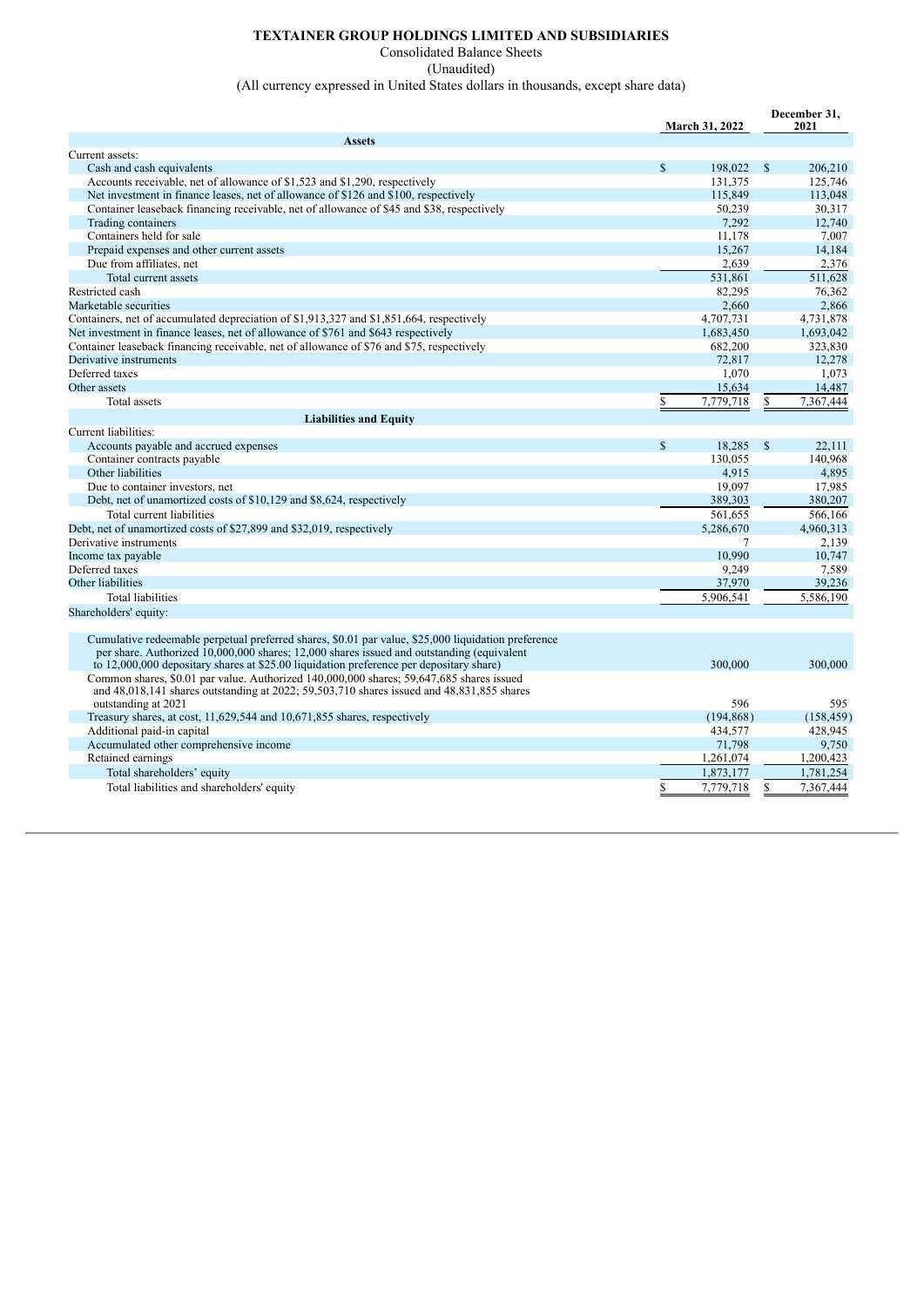## **TEXTAINER GROUP HOLDINGS LIMITED AND SUBSIDIARIES**

Consolidated Statements of Cash Flows

(Unaudited)

(All currency expressed in United States dollars in thousands)

|                                                                                   | <b>Three Months Ended March 31,</b> |      |            |  |
|-----------------------------------------------------------------------------------|-------------------------------------|------|------------|--|
|                                                                                   | 2022                                | 2021 |            |  |
| Cash flows from operating activities:                                             |                                     |      |            |  |
| Net income                                                                        | \$<br>77,674                        | \$   | 62,050     |  |
| Adjustments to reconcile net income to net cash provided by operating activities: |                                     |      |            |  |
| Depreciation expense                                                              | 72,444                              |      | 65,806     |  |
| Bad debt expense (recovery), net                                                  | 477                                 |      | (1,127)    |  |
| Container recovery from lessee default, net                                       |                                     |      | (5,712)    |  |
| Unrealized loss (gain) on financial instruments, net                              | 207                                 |      | (3,192)    |  |
| Amortization of unamortized debt issuance costs and accretion                     |                                     |      |            |  |
| of bond discounts                                                                 | 2,615                               |      | 2,162      |  |
| Debt termination expense                                                          |                                     |      | 267        |  |
| Amortization of intangible assets                                                 | 49                                  |      | 800        |  |
| Gain on sale of owned fleet containers, net                                       | (15, 913)                           |      | (12,358)   |  |
| Share-based compensation expense                                                  | 1,727                               |      | 1,334      |  |
| Changes in operating assets and liabilities                                       | 48,679                              |      | 24,483     |  |
| Total adjustments                                                                 | 110,285                             |      | 72,463     |  |
| Net cash provided by operating activities                                         | 187,959                             |      | 134,513    |  |
| Cash flows from investing activities:                                             |                                     |      |            |  |
| Purchase of containers and fixed assets                                           | (206, 476)                          |      | (311,995)  |  |
| Payment on container leaseback financing receivable                               | (303, 894)                          |      | (6,425)    |  |
| Proceeds from sale of containers and fixed assets                                 | 29,656                              |      | 29,654     |  |
| Receipt of principal payments on container leaseback financing receivable         | 7,444                               |      | 8,721      |  |
| Net cash used in investing activities                                             | (473, 270)                          |      | (280, 045) |  |
| Cash flows from financing activities:                                             |                                     |      |            |  |
| Proceeds from debt                                                                | 482,100                             |      | 1,153,599  |  |
| Payments on debt                                                                  | (149, 262)                          |      | (969, 991) |  |
| Payment of debt issuance costs                                                    |                                     |      | (6,845)    |  |
| Proceeds from container leaseback financing liability, net                        |                                     |      | 6,801      |  |
| Principal repayments on container leaseback financing liability, net              | (200)                               |      | (94)       |  |
| Purchase of treasury shares                                                       | (36, 409)                           |      | (10,778)   |  |
| Issuance of common shares upon exercise of share options                          | 3,906                               |      | 1,842      |  |
| Dividends paid on common shares                                                   | (12,054)                            |      |            |  |
| Dividends paid on preferred shares                                                | (4,969)                             |      |            |  |
| Purchase of noncontrolling interest                                               |                                     |      | (21,500)   |  |
| Net cash provided by financing activities                                         | 283,112                             |      | 153,034    |  |
| Effect of exchange rate changes                                                   | (56)                                |      | (46)       |  |
| Net (decrease) increase in cash, cash equivalents and restricted cash             | (2,255)                             |      | 7,456      |  |
| Cash, cash equivalents and restricted cash, beginning of the year                 | 282,572                             |      | 205,165    |  |
| Cash, cash equivalents and restricted cash, end of the period                     | \$<br>280,317                       | \$   | 212,621    |  |
|                                                                                   |                                     |      |            |  |
| Supplemental disclosures of cash flow information:                                |                                     |      |            |  |
| Cash paid for interest expense and realized loss on derivative instruments, net   | \$<br>32,266                        | \$   | 29,812     |  |
| Income taxes paid                                                                 | \$<br>140                           | \$   | 248        |  |
| Receipt of payments on finance leases, net of income earned                       | \$<br>53,132                        | \$   | 14,467     |  |
| Supplemental disclosures of noncash investing activities:                         |                                     |      |            |  |
| (Decrease) increase in accrued container purchases                                | \$<br>(10, 913)                     | \$   | 258,275    |  |
| Containers placed in finance leases                                               | \$<br>57,361                        | \$   | 207,171    |  |
|                                                                                   |                                     |      |            |  |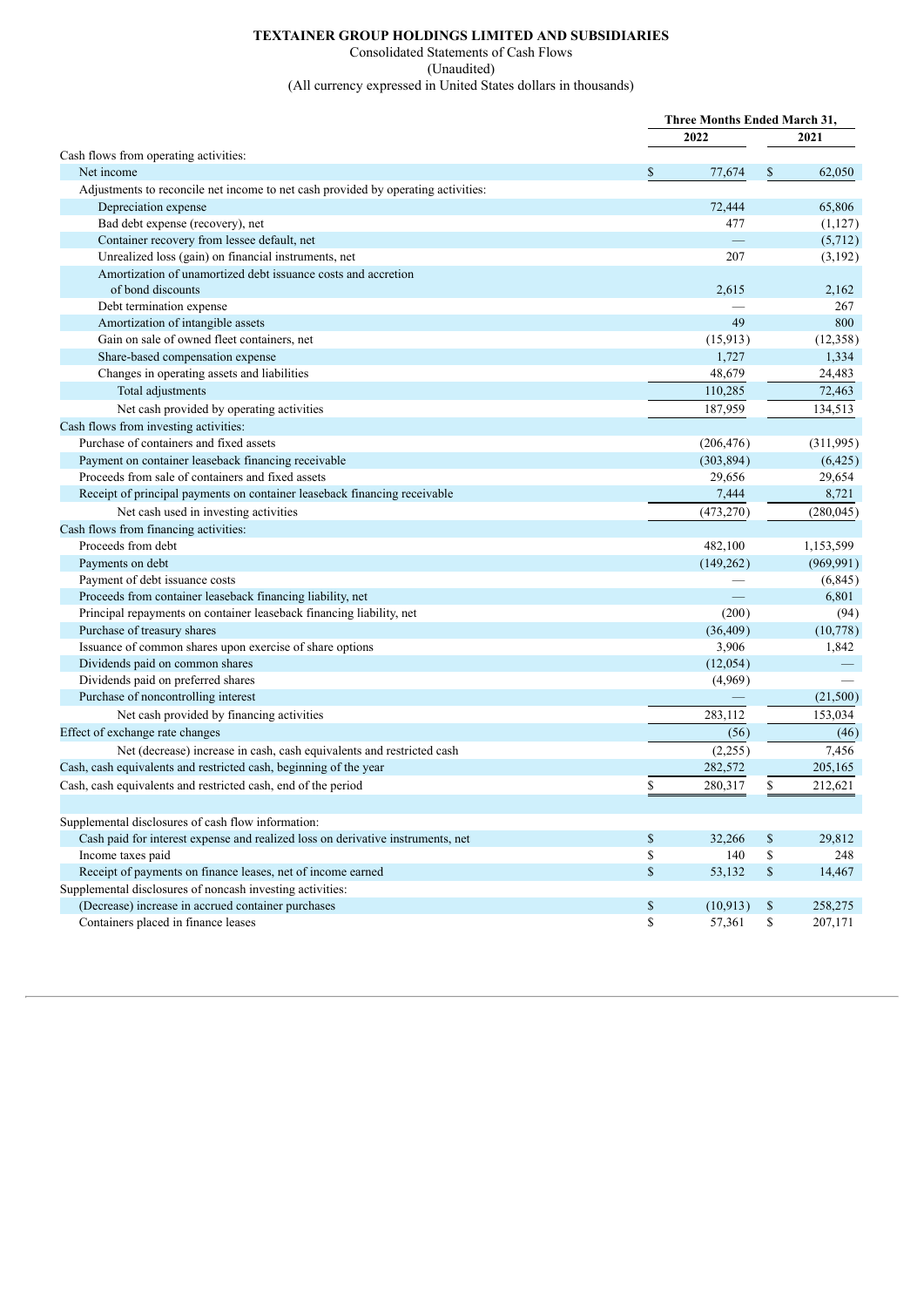#### **Use of Non-GAAP Financial Information**

To supplement Textainer's consolidated financial statements presented in accordance with U.S. generally accepted accounting principles ("GAAP"), the company uses non-GAAP measures of certain components of financial performance. These non-GAAP measures include adjusted net income, adjusted net income per diluted common share, adjusted EBITDA, headline earnings and headline earnings per basic and diluted common share.

Management believes that adjusted net income and adjusted net income per diluted common share are useful in evaluating Textainer's operating performance. Adjusted net income is defined as net income attributable to common shareholders excluding debt termination expense, unrealized (loss) gain on derivative instruments and marketable securities and the related impacts on income taxes. Management considers adjusted EBITDA a widely used industry measure and useful in evaluating Textainer's ability to fund growth and service long-term debt and other fixed obligations. Headline earnings is reported as a requirement of Textainer's listing on the JSE. Headline earnings and headline earnings per basic and diluted common shares are calculated from net income which has been determined based on GAAP.

Reconciliations of these non-GAAP measures to the most directly comparable GAAP measures are included in the tables below for the three months ended March 31, 2022, December 31, 2021 and March 31,2021.

Non-GAAP measures are not financial measures calculated in accordance with GAAP and are presented solely as supplemental disclosures. Non-GAAP measures have limitations as analytical tools, and should not be relied upon in isolation, or as a substitute to net income, income from operations, cash flows from operating activities, or any other performance measures derived in accordance with GAAP. Some of these limitations are:

- They do not reflect cash expenditures, or future requirements, for capital expenditures or contractual commitments;
- They do not reflect changes in, or cash requirements for, working capital needs;
- Adjusted EBITDA does not reflect interest expense or cash requirements necessary to service interest or principal payments on debt;
- Although depreciation expense and container impairment are a non-cash charge, the assets being depreciated may be replaced in the future, and neither adjusted EBITDA, adjusted net income or adjusted net income per diluted common share reflects any cash requirements for such replacements;
- They are not adjusted for all non-cash income or expense items that are reflected in our statements of cash flows; and
- Other companies in our industry may calculate these measures differently than we do, limiting their usefulness as comparative measures.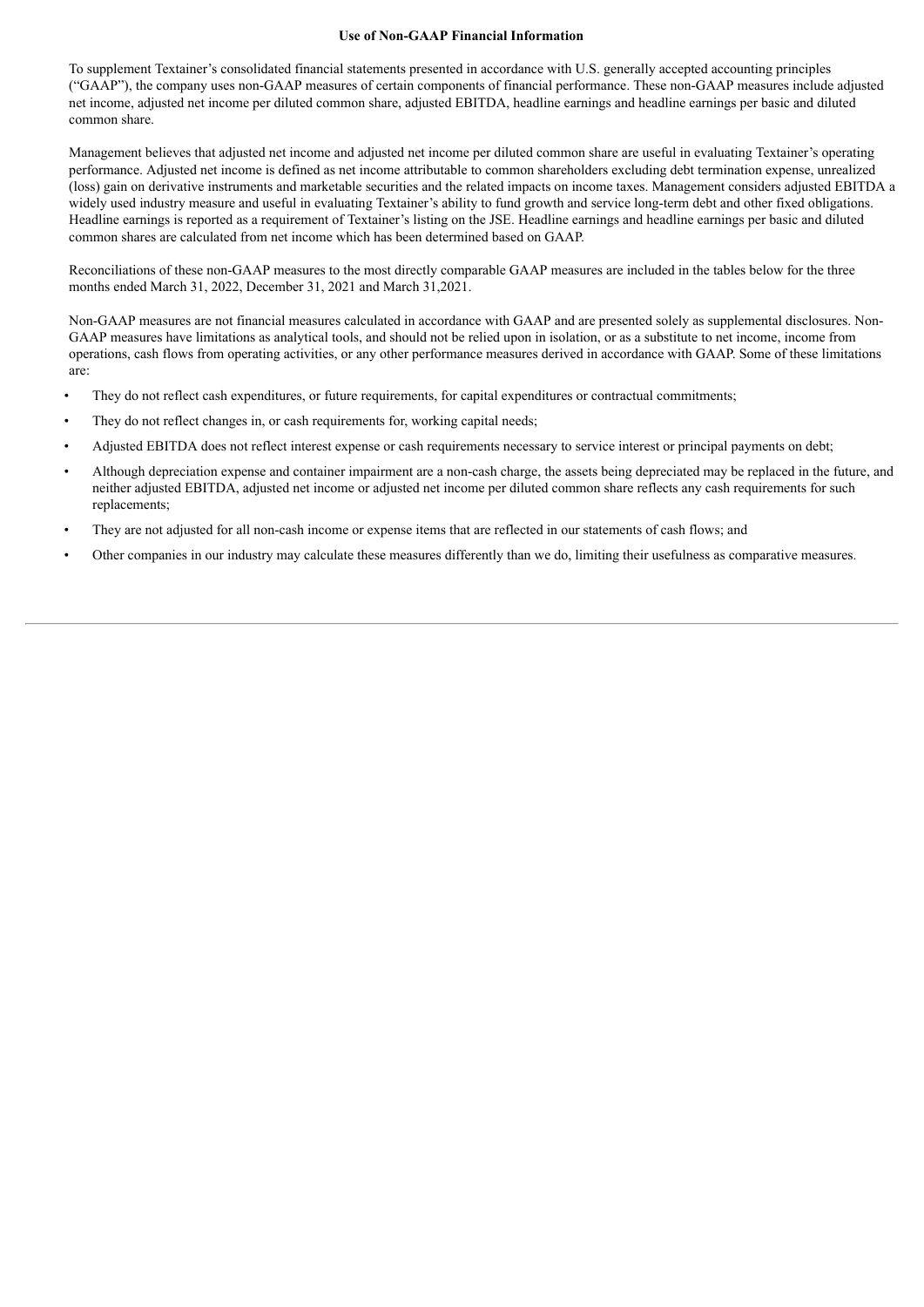|                                                      | <b>Three Months Ended.</b> |        |   |                                                                |                |         |  |
|------------------------------------------------------|----------------------------|--------|---|----------------------------------------------------------------|----------------|---------|--|
|                                                      | March 31, 2022             |        |   | December 31, 2021                                              | March 31, 2021 |         |  |
|                                                      |                            |        |   | (Dollars in thousands, except per share amount)<br>(Unaudited) |                |         |  |
| Reconciliation of adjusted net income:               |                            |        |   |                                                                |                |         |  |
| Net income attributable to common shareholders       | \$.                        | 72,705 | S | 72,885                                                         | <sup>S</sup>   | 62,050  |  |
| Adjustments:                                         |                            |        |   |                                                                |                |         |  |
| Debt termination expense                             |                            |        |   | 131                                                            |                | 267     |  |
| Unrealized loss (gain) on financial instruments, net |                            | 207    |   | 272                                                            |                | (3,192) |  |
| Impact of reconciling items on income tax            |                            | (43)   |   | (59)                                                           |                |         |  |
| <b>Adjusted net income</b>                           |                            | 72,869 |   | 73.229                                                         |                | 59,152  |  |
|                                                      |                            |        |   |                                                                |                |         |  |
| Adjusted net income per diluted common share         |                            | 1.48   |   | 1.46                                                           |                | 1.16    |  |

|                                                      | <b>Three Months Ended,</b> |  |                        |  |                |  |  |  |  |
|------------------------------------------------------|----------------------------|--|------------------------|--|----------------|--|--|--|--|
|                                                      | March 31, 2022             |  | December 31, 2021      |  | March 31, 2021 |  |  |  |  |
|                                                      |                            |  | (Dollars in thousands) |  |                |  |  |  |  |
|                                                      |                            |  | (Unaudited)            |  |                |  |  |  |  |
| <b>Reconciliation of adjusted EBITDA:</b>            |                            |  |                        |  |                |  |  |  |  |
| Net income attributable to common shareholders       | \$<br>72,705 \$            |  | 72,885 \$              |  | 62,050         |  |  |  |  |
| Adjustments:                                         |                            |  |                        |  |                |  |  |  |  |
| Interest income                                      | (36)                       |  | (40)                   |  | (37)           |  |  |  |  |
| Interest expense                                     | 35,309                     |  | 34,888                 |  | 29,106         |  |  |  |  |
| Debt termination expense                             |                            |  | 131                    |  | 267            |  |  |  |  |
| Realized loss on derivative instruments, net         |                            |  |                        |  | 2,956          |  |  |  |  |
| Unrealized loss (gain) on financial instruments, net | 207                        |  | 272                    |  | (3,192)        |  |  |  |  |
| Income tax expense                                   | 1,639                      |  | 883                    |  | 1,066          |  |  |  |  |
| Depreciation expense                                 | 72,444                     |  | 72,915                 |  | 65,806         |  |  |  |  |
| Container recovery from lessee default, net          |                            |  | (34)                   |  | (5,712)        |  |  |  |  |
| Amortization expense                                 | 49                         |  | 250                    |  | 800            |  |  |  |  |
| <b>Adjusted EBITDA</b>                               | 182,317                    |  | 182,150 \$             |  | 153,110        |  |  |  |  |
|                                                      |                            |  |                        |  |                |  |  |  |  |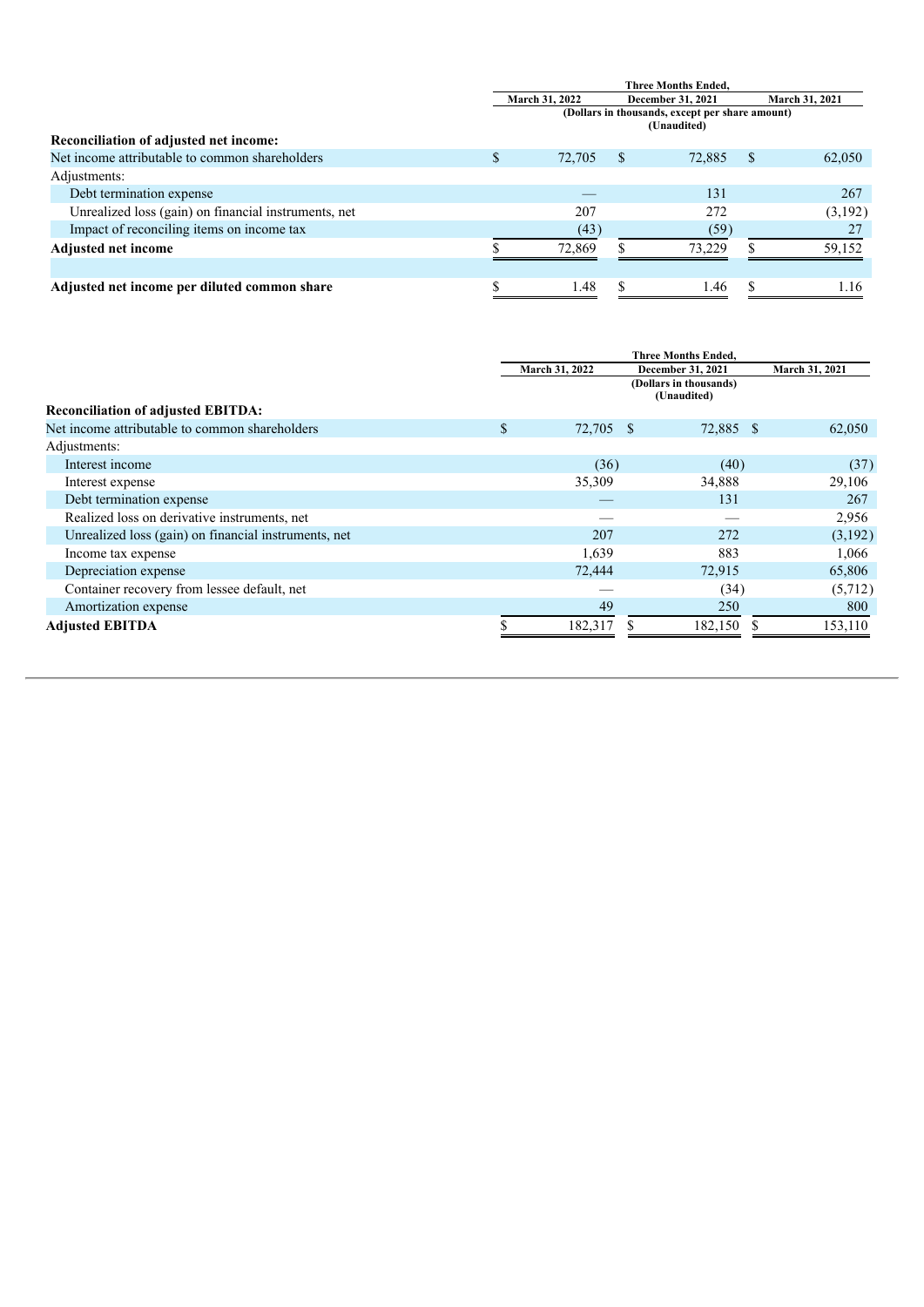|                                                | <b>Three Months Ended.</b>                                     |     |        |      |                       |  |  |
|------------------------------------------------|----------------------------------------------------------------|-----|--------|------|-----------------------|--|--|
|                                                | <b>March 31, 2022</b><br><b>December 31, 2021</b>              |     |        |      | <b>March 31, 2021</b> |  |  |
|                                                | (Dollars in thousands, except per share amount)<br>(Unaudited) |     |        |      |                       |  |  |
| <b>Reconciliation of headline earnings:</b>    |                                                                |     |        |      |                       |  |  |
| Net income attributable to common shareholders | \$<br>72,705                                                   | - S | 72,885 | -8   | 62,050                |  |  |
| Adjustments:                                   |                                                                |     |        |      |                       |  |  |
| Container recovery from lessee default, net    |                                                                |     | (34)   |      | (5,712)               |  |  |
| Impact of reconciling items on income tax      |                                                                |     |        |      | 53                    |  |  |
| <b>Headline earnings</b>                       | 72.705                                                         |     | 72.851 |      | 56,391                |  |  |
|                                                |                                                                |     |        |      |                       |  |  |
| Headline earnings per basic common share       | \$<br>1.50S                                                    |     | 1.48   | - \$ | 1.12                  |  |  |
| Headline earnings per diluted common share     | \$<br>1.47                                                     |     | 1.45   |      |                       |  |  |
|                                                |                                                                |     |        |      |                       |  |  |